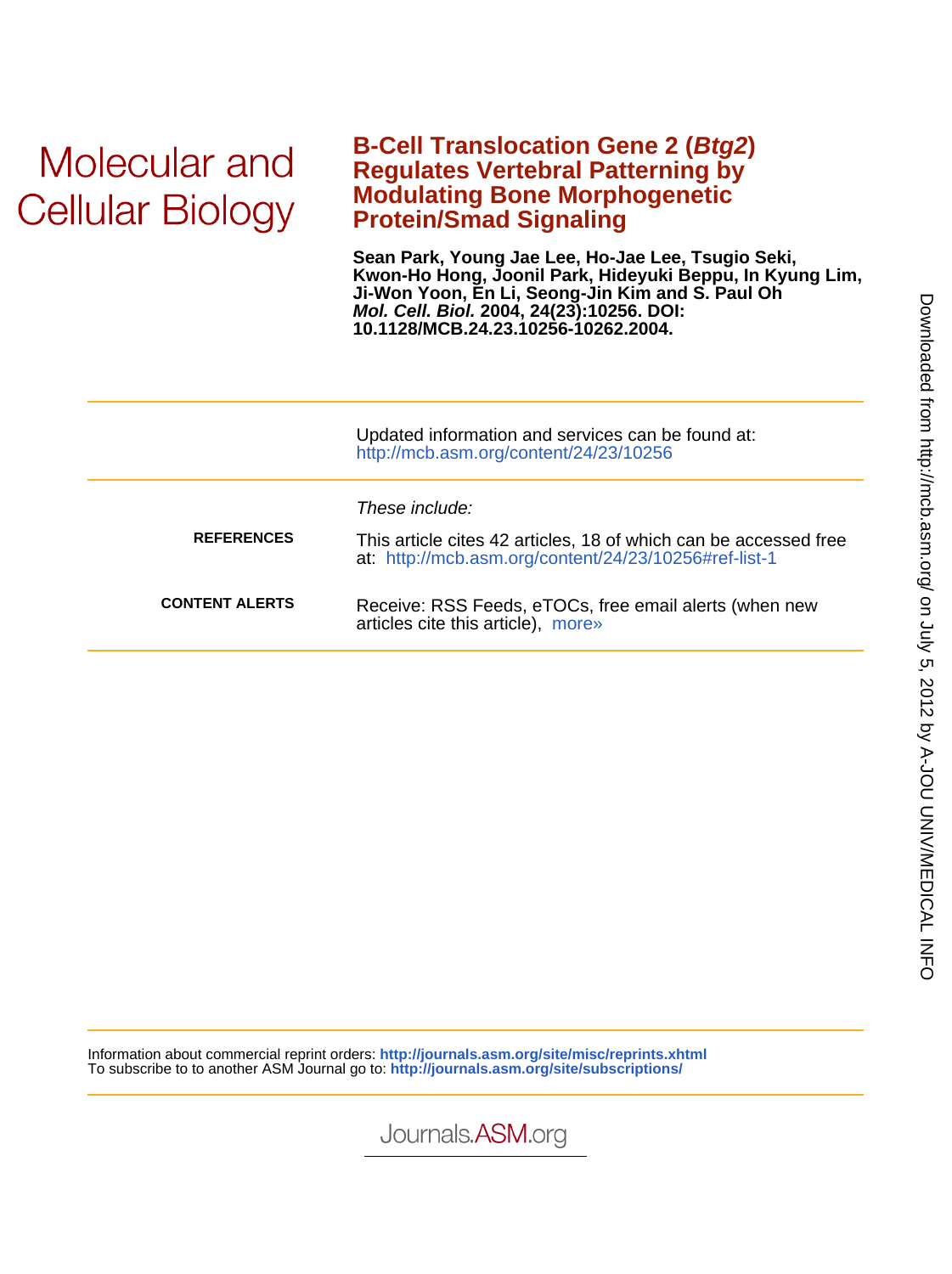## B-Cell Translocation Gene 2 (*Btg2*) Regulates Vertebral Patterning by Modulating Bone Morphogenetic Protein/Smad Signaling

Sean Park,<sup>1,2</sup> Young Jae Lee,<sup>1</sup> Ho-Jae Lee,<sup>3</sup> Tsugio Seki,<sup>1</sup> Kwon-Ho Hong,<sup>1</sup> Joonil Park,<sup>1</sup> Hideyuki Beppu,<sup>4</sup> In Kyung Lim,<sup>5</sup> Ji-Won Yoon,<sup>2</sup> En Li,<sup>4</sup> Seong-Jin Kim,<sup>3</sup> and S. Paul Oh<sup>1\*</sup>

*Department of Physiology and Functional Genomics, College of Medicine, University of Florida, Gainesville, Florida*<sup>1</sup> *; Department of Microbiology and Immunology, Center for Immunologic Research, Bligh Cancer Research Laboratories, Rosalind Franklin University of Medicine and Science, North Chicago, Illinois*<sup>2</sup> *; Laboratory of Cell Regulation and Carcinogenesis, National Cancer Institute, Bethesda, Maryland*<sup>3</sup> *; Cardiovascular Research Center, Massachusetts General Hospital, Charlestown, Massachusetts*<sup>4</sup> *; and Department of Biochemistry*

*and Molecular Biology, School of Medicine, Ajou University,*

*Suwon, South Korea*<sup>5</sup>

Received 29 April 2004/Returned for modification 13 June 2004/Accepted 1 September 2004

*Btg2* **is a primary p53 transcriptional target gene which may function as a coactivator-corepressor and/or an adaptor molecule that modulates the activities of its interacting proteins. We have generated** *Btg2***-null mice to elucidate the in vivo function of** *Btg2***.** *Btg2***-null mice are viable and fertile but exhibit posterior homeotic transformations of the axial vertebrae in a dose-dependent manner. Consistent with its role in vertebral patterning,** *Btg2* **is expressed in the presomitic mesoderm, tail bud, and somites during somitogenesis. We further provide biochemical evidence that** *Btg2* **interacts with bone morphogenetic protein (BMP)-activated Smads and enhances the transcriptional activity of BMP signaling. In view of the genetic evidence that reduced BMP signaling causes posteriorization of the vertebral pattern, we propose that the observed vertebral phenotype in** *Btg2***-null mice is due to attenuated BMP signaling.**

B-cell translocation gene 2 (*Btg2*, also known as *Tis21*, *Pc3*, or *APRO1*) belongs to the antiproliferative (APRO) family, which is classified by the conserved APRO homology boxes A and B separated by 20 to 25 nonconserved amino acids (19, 36). A large body of studies has implicated the role of *Btg2* in cell growth, differentiation, survival, and senescence. Overexpression of exogenous *Btg2* can induce cell cycle arrest by either Rb-dependent (12) or -independent mechanisms (17). Expression studies have suggested that the antiproliferative property of *Btg2* may play a critical role in the procession of precursor neuronal and osteoblast cells from proliferation to differentiation status during development (13, 30). In addition, *Btg2* expression was necessary to provide protection against apoptosis in terminally differentiated neuronal cells (6, 8). Other reports have demonstrated that DNA-damaging agents induced *Btg2* in a p53-dependent manner (7, 31). Consistent with that finding, it was also shown that the *Btg2* promoter contains functional p53-responsive elements (31) and that *Btg2* is a primary p53 transcriptional target gene (14).

A growing number of reports have suggested that *Btg2* functions as a coactivator-corepressor and/or an adaptor molecule that modulates the activities of its interacting proteins. Both *Btg2* and its closest family member, *Btg1*, have been demonstrated to bind and to positively modulate the activity of the protein arginine methyltransferase 1, Hoxb9 (a homeobox protein), and Caf1 (carbon carbonylate repressor 4 [CCR4]-associated factor 1) (18, 28, 29, 32). It was suggested that the interactions of Btg proteins with a general transcription multisubunit complex CCR4 through Caf1 might be involved in the transcriptional regulation of the genes involved in the control of the cell cycle (22). *Tob1*, another ARPO member, was shown to interact with bone morphogenetic protein (BMP) activated Smads and to inhibit BMP/Smad signaling in osteoblasts (42). Targeted disruption of *Tob1* resulted in increased osteoblasts and bone mass as well as a predisposition to tumorigenesis (41, 42).

Immunohistological studies have shown that *Btg2* is highly expressed in kidney proximal tubules, lung alveolar bronchial epithelia, and prostate acinar cells (21) and that diminished *Btg2* expression has been correlated with cancerous states (9, 11, 35). While numerous data have implicated the role of antiproliferative, p53 target *Btg2* as a tumor suppressor and a regulator of differentiation of multiple cell lineages, there has been an absence of studies confirming its in vivo function. Canzoniere et al. recently showed that *Btg2* overexpression in neuronal tissues of transgenic mice led to a marked increase in the number of postmitotic neurons and to the impairment of cerebellar development (2). This result supports the previously suggested role of *Btg2* in controlling the transition of neuronal precursor cells from the proliferative to the differentiative stage in their development and maturation (2, 13).

In this paper, we demonstrate that *Btg2* is expressed in the presomitic mesoderm, tail bud, and somites during somitogenesis stages and is necessary for the normal patterning of axial vertebrae. We show that BMP signaling has an antagonistic effect on Gdf11/Acvr2b signaling in vertebral patterning. We further show that Btg2 can interact with BMP-activated Smads

<sup>\*</sup> Corresponding author. Mailing address: Department of Physiology and Functional Genomics, University of Florida, 1600 SW Archer Rd., Room D533d, Gainesville, FL 32610. Phone: (352) 392-8197. Fax: (352) 846-0270. E-mail: ohp@phys.med.ufl.edu.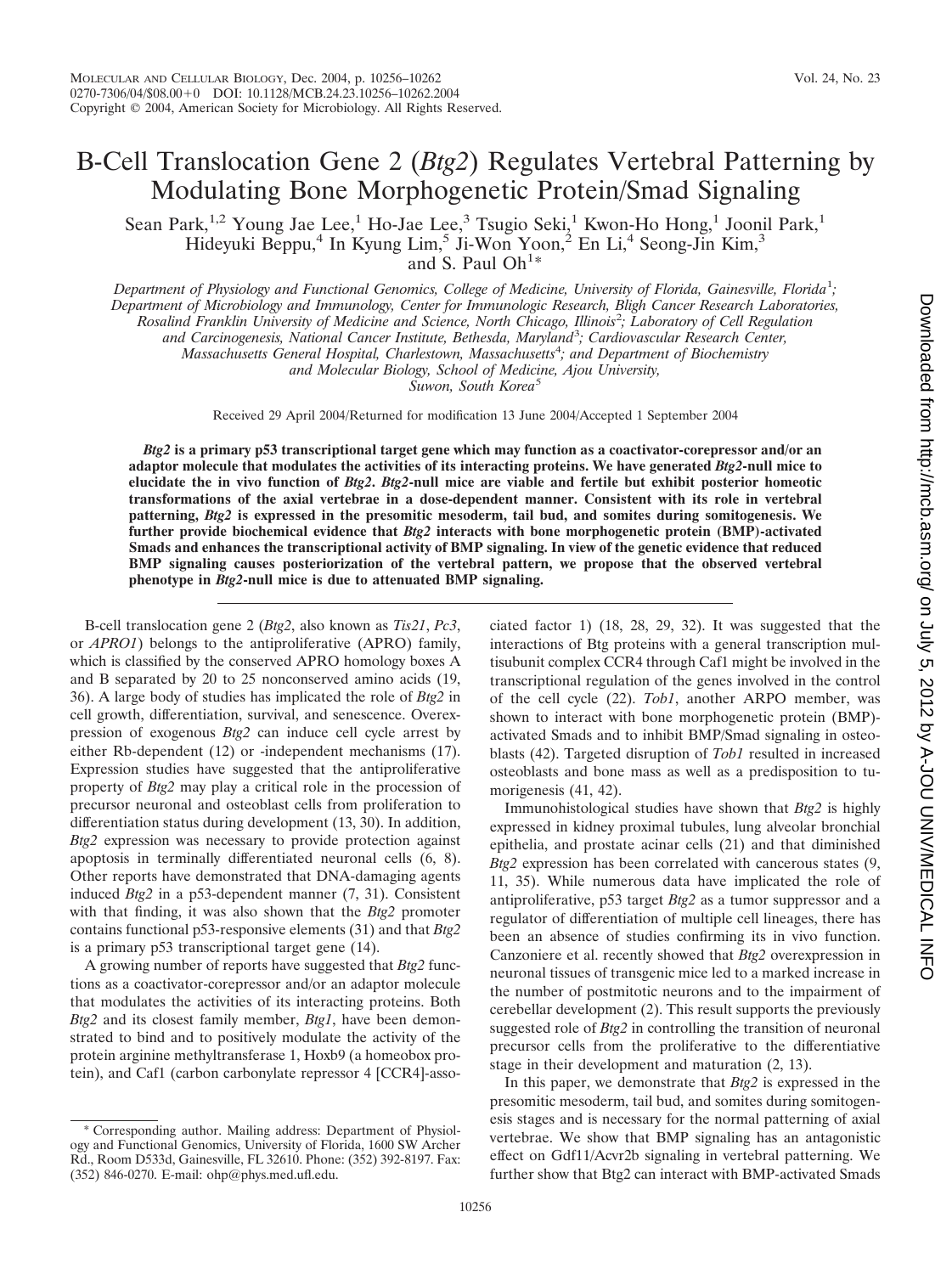

FIG. 1. Gene targeting of the *Btg2* locus. (a) Diagram showing the *Btg2* WT genetic locus, the corresponding targeting construct, and the resulting targeted mutant allele. Two exons are indicated by shaded boxes. Both 5' and 3' probe regions for genomic Southern screening are indicated, as are the expected sizes of fragments from WT and mutant *Btg2* loci. Restriction enzyme sites for BamHI (sites labeled B), EcoRI (E), HindIII (H), PstI (P), and XbaI (X) are indicated. Restriction enzyme sites in brackets indicate the nullification of the recognition sequence. Neomycin resistance (neo<sup>r</sup>) and thymidine kinase (tk) cassettes are in the opposite direction of the *Btg2* gene. KO, knockout. (b) Genomic Southern analysis of  $Btg2^{+/-}$  crossing. Genomic DNA from WT and  $Btg2^{+/-}$  and  $Btg2^{-/-}$  mice was digested with EcoRI and BamHI and subsequently hybridized with 5' and 3' probes. (c) Northern blot analysis of  $Btg2^{+/-}$  crossing. Note the absence of the *Btg2* transcript in the kidney of the  $Btg^{-1}$  mutant.

and enhance BMP/Smad signaling. We propose the impaired BMP/Smad signaling as a potential mechanism underlying the posterior vertebral transformation in *Btg2*-deficient mice.

#### **MATERIALS AND METHODS**

A *Btg2* knockout strain was generated at the University of Florida. Generation of *Bmpr2* knockout mice was previously reported (1). Mice were maintained under standard specific-pathogen-free conditions, and all animal procedures performed were reviewed and approved by the University of Florida Institutional Animal Care and Use Committee.

**Targeting vector construction and ES cell targeting.** A bacterial artificial chromosome (BAC) clone containing the entire *Btg2* gene was isolated by screening the mouse 129Sv BAC library (Incyte Genomics, St. Louis, Mo.) with PCR primers generated from exons I and II of the *Btg2* gene. Upon cloning, restriction enzyme mapping, and sequencing, we identified exons I and II of the BAC subclones (Fig. 1a). The targeting vector was generated by sequential subclonings of the 5' and 3' homology arms into pPNT vector (38). A 3.0-kb HindIII-XbaI fragment containing exon I and a 4.7-kb EcoRI-EcoRI fragment were sequentially inserted into the EcoRI and XhoI sites, respectively, of the pPNT vector. The targeting vector resulted in the replacement of the entire exon II, including the region containing APRO boxes A and B, with the neomycin resistance cassette. Linearized *Btg2* targeting vector was then electroporated into  $4 \times 10^7$  J1 embryonic stem (ES) cells, and G418- and fialuridine-resistant colonies were selected. Approximately 400 G418- and fialuridine-resistant colonies were randomly picked for homologous recombination screening by genomic Southern blot analysis. Upon initial screening with a 3' probe followed by confirmation with a 5' probe and Southern blot analysis (Fig. 1b), one ES clone was identified to contain the correctly targeted *Btg2* locus. ES cells from the positive



FIG. 2. Posterior transformation of axial vertebrae in  $Btg2^{-/-}$  mice. (a to e) Axial skeletons and vertebrosternal ribs (insets) of wild-type (a) and  $Btg2^{-/-}$  (b to e) newborn pups. In wild-type mice, the thoracic, lumbar, and sacral vertebrae begin at V8, V21, and V27, respectively (a). In  $Btg2^{-/-}$  mice, the first rib (r1) is attached to V7 instead of V8 (b and c) and is joined to the second rib ventrally at the rostral end of the first sternebra (b, inset). The asterisks indicate the ribs attached in V20, which are either absent (b) or in the form of minute rudiments (d and e). The sacral vertebrae begin at V26 instead of V27 (b).

clone were injected into blastocysts on the C57BL/6 (B6) strain. Chimeric male mice were mated with females on the B6 background.

**Skeleton preparation and whole-mount in situ hybridization.** Newborn pups either from  $Btg2^{+/-}$  females mated with  $Btg2^{+/-}$  or  $Btg2^{-/-}$  males or from  $Acvz2b^{+/-}$  *Bmpr2<sup>+/-</sup>* females mated with  $Acvz2b^{-/-}$  males were subjected to skeleton preparations as previously described (24). For studying the expression patterns of *Btg2* in developing mouse embryos, wild-type (WT) embryos, ranging from embryonic day 9.0 (E9.0) to E14.5, were collected. Antisense *Btg2* RNA probe was generated by using a digoxigenin-UTP labeling kit (Roche Diagnostics, Indianapolis, Ind.), and whole-mount in situ hybridization was performed as described previously (40).

**Transfection and reporter assays.** C2C12 cells were transiently transfected with  $SBE_4$ -, ARE-, or BRE-luc and the internal control pCMV- $\beta$ -gal with or without the  $Btg2$  expression vector (1  $\mu$ g/well) in six-well plates by using Lipofectin (Invitrogen, Rockville, Md.) according to the manufacturer's instructions. Twelve hours after transfection, cells were treated with medium containing 50 ng of BMP-2/ml for 18 h. Luciferase activity was quantified by using an enhanced luciferase assay kit (BD Biosciences, Franklin Lakes, N.J.). Values were normalized with  $\beta$ -galactosidase activity. All assays were performed in triplicate, and results are given as the means ( $\pm$  standard errors) of three independent transfections.

**Immunoblotting and immunoprecipitation.** 293T cells were used for the detection of protein-protein interactions in vivo. 293T cells were transiently transfected with the indicated plasmids. Forty-eight hours after transfection, cells were lysed in a buffer containing 25 mM HEPES (pH 7.5), 150 mM NaCl, 1% Triton X-100, 10% glycerol, 5 mM EDTA, and a protease inhibitor cocktail (Roche Diagnostics). Extracts were separated by sodium dodecyl sulfate-polyacrylamide gel electrophoresis and electrotransferred to polyvinylidene difluoride membranes; they were then probed with polyclonal or monoclonal antisera, followed by horseradish peroxidase-conjugated anti-rabbit or anti-mouse IgG, respectively, and visualized by chemiluminescence (Pierce Biotechnology, Rockford, Ill.) according to the manufacturer's instructions. The GST pull-down assay was performed by incubating glutathione-Sepharose 4B beads (Amersham Biosciences, Piscataway, N.J.) with each extract for 1 h. After the beads were washed four times with the buffer used for cell solubilization, immunoblots assays were performed.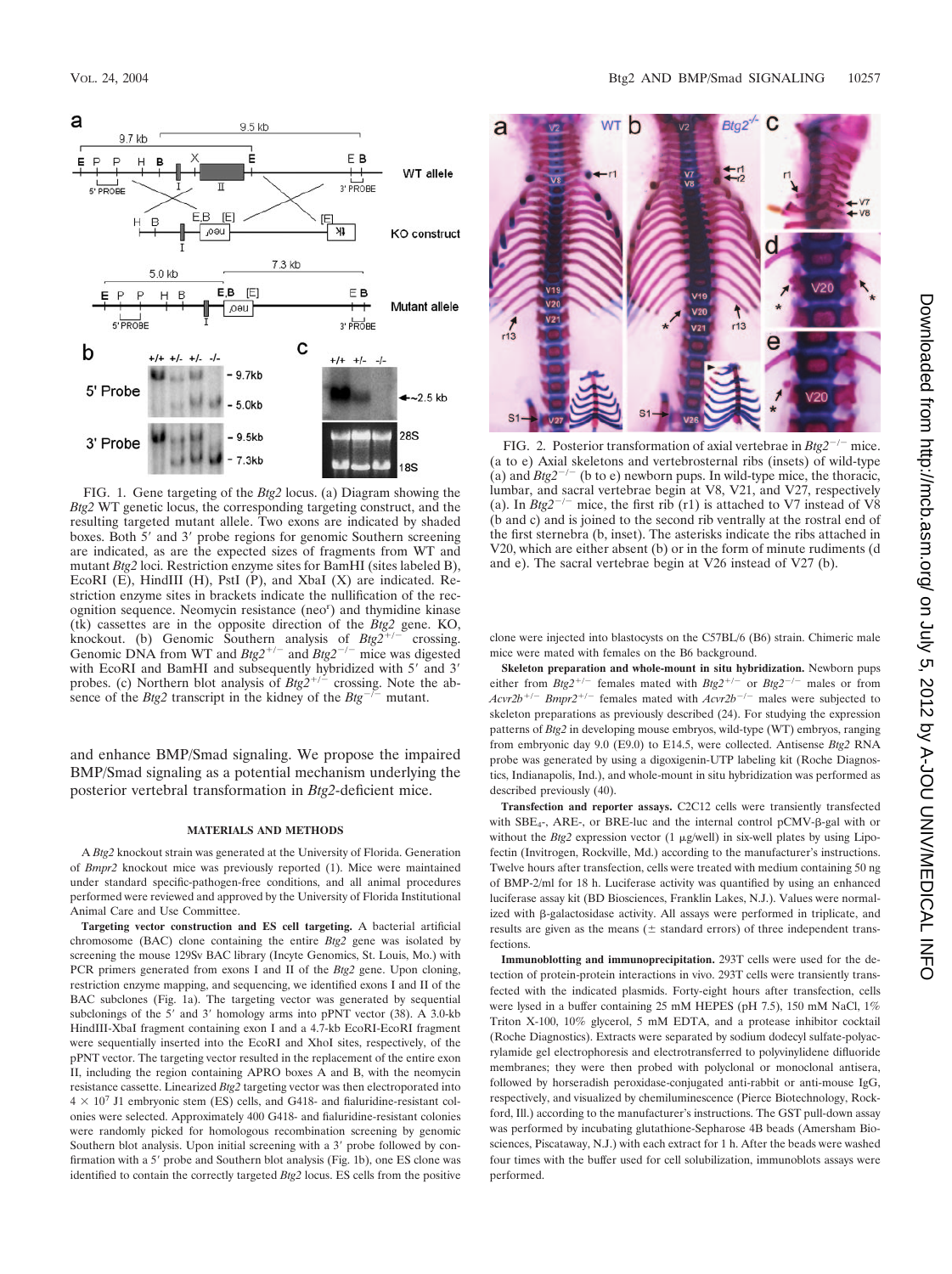TABLE 1. Posterior vertebral transformation in  $Btg2^{-/-}$  mice

| Vertebral<br>transformation        | No. of mice                     |                                  |                                  |
|------------------------------------|---------------------------------|----------------------------------|----------------------------------|
|                                    | $Big^{2+/+}$<br>( <i>n</i> = 9) | $Btg2^{+/-}$<br>( <i>n</i> = 21) | $Btg2^{-/-}$<br>( <i>n</i> = 22) |
| V7 to C7                           | 9                               | 20                               | 16                               |
| V7 to T1                           | $\theta$                        |                                  | 6                                |
| V <sub>20</sub> to T <sub>13</sub> | 9                               | 19                               | 4                                |
| V20 to $T13(s)^a$                  |                                 | $\overline{c}$                   | 11                               |
| $V20$ to $L1$                      | $\theta$                        | $\mathbf{0}$                     |                                  |
| V <sub>26</sub> to L <sub>6</sub>  | 9                               | 10                               |                                  |
| $V26$ to $S1$                      | $\theta$                        | 11                               | 22                               |

*<sup>a</sup>* (s), a vertebra exhibiting small rib attachments in the form of minute rudiment.

### **RESULTS AND DISCUSSION**

**Generation of** *Btg2***-deficient mice.** In order to investigate the in vivo function of *Btg2* in mice, we have performed gene targeting experiments. *Btg2* transcript encodes 158 amino acids (aa) in two exons separated by a small intron (Fig. 1a) (10). The first exon contains sequence encoding the translation start site and 48 aa, while the second exon contains sequence for the remaining 110 aa. To generate the *Btg2*-null mutation, we designed a targeting vector in which the entire second exon, containing APRO homology boxes A and B, was replaced with a neomycin resistance cassette (Fig. 1a). Homologous recombination was confirmed by genomic Southern blot analysis using both 5' and 3' probes (Fig. 1b), and the absence of *Btg2* transcript in homozygous *Btg2* mutants  $(Btg2^{-/-})$  was confirmed by Northern blot analysis (Fig. 1c).

*Btg2* **is not essential for the viability of mice.** *Btg2* appeared dispensable for the viability of embryonic development and postnatal life, as we observed the Mendelian ratio of viable offspring at the weaning age from  $Btg2^{+/-}$  crosses. Both male and female  $Btg2^{-/-}$  mice were normal in appearance and fertile. Furthermore, female  $Btg2^{-/-}$  mice nurtured their offspring normally, indicating that *Btg2* is unessential for mammary gland development. Flow cytometry analysis of lymphoid development in thymus and spleen with antibodies specific for CD4, CD8, CD45R, and CD19 showed no obvious differences between  $Btg2^{-/-}$  and wild-type mice (data not shown). In addition, genotoxic agent-induced growth arrest was not significantly different in murine embryonic fibroblasts isolated from *Btg* $2^{-/-}$  and WT embryos (data not shown).

To investigate whether *Btg2* played an essential role in cerebellar development, we examined the cerebella of  $Btg2^{-/-}$ mice at postnatal day 4 (PN4) and at two months of age. The morphologies, sizes, and cell densities of cerebella of  $Btg2^{-/-}$ were grossly indistinguishable from those of their littermate controls (data available on request). In PN4 cerebella, a comparable number and thickness of granule cell progenitors in the external granular layer were observed for  $Btg2^{-/-}$  mice and for their littermate controls (unpublished data). The lengths and sizes of the cerebellar lobules, as well as the cellular morphologies and densities of the cerebella of adult  $Btg2^{-/-}$  mice were also normal (unpublished data). A detailed molecular and immunological analysis of cerebellar development may further address whether *Btg2* is essential in regulating genes, such as cyclin *D1* or *Math1*, involved in the proliferation and differentiation of granule cell progenitors during cerebellar development. Histological examinations of various organs and tissues of 9-week-old  $Btg2^{-/-}$  mice ( $n = 3$ ) found no obvious abnormalities, with the exception of the vertebral columns as detailed below.

*Btg2***/ mice exhibit posterior homeotic transformation of axial vertebrae.** During the expansion of the *Btg2* mutant line, one  $Btg2^{+/-}$  mouse displayed paralysis of the hind limbs at weaning and the necropsy result showed an obliquely positioned lumbar vertebra. This finding, together with the previ-



FIG. 3. Whole-mount in situ hybridization showing a dynamic *Btg2* expression pattern in PSM-tail bud regions, somites, and the neural tubes. Lateral (a to b) and dorsal (a' to g') views of E9 to E14.5 embryos hybridized with *Btg2* antisense probe are shown. *Btg2* transcripts were specifically detected in the PSM region at E9 (a) and in the tail buds (indicated by asterisks) at subsequent stages (b to e). Tail bud-specific expression disappeared from E13.5 embryos (f and g). *Btg2* transcripts were detected also on the dorsal side of the neural tubes from E9 to E13.5. This neural tube expression peaked at E11.5 and faded away by E13.5. Expressions in the somite (S) were also visible in E10.5 to E12.5 embryos. The inset in panel d' shows *Btg2* expression in developing rib-like streaks in the trunk at E11.5.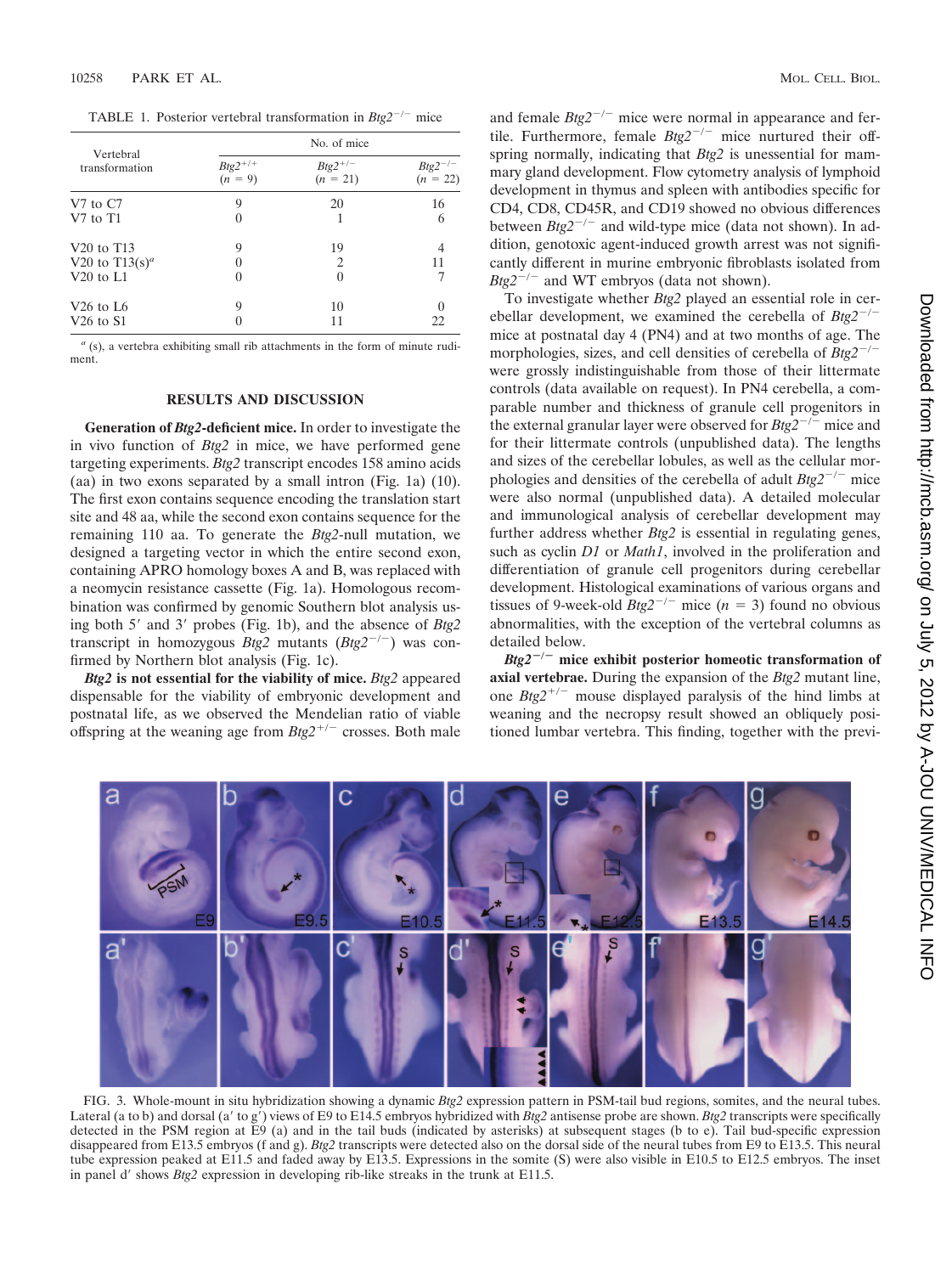ous report of the interaction of BTG2 with Hoxb9 (29), which is involved in the specification of axial vertebrae, led us to investigate the developmental defects of axial skeletons for  $Btg2^{-/-}$  mice. The axial vertebrae are categorized as cervical, thoracic, lumbar, sacral, or caudal depending on their position along the anteroposterior axis and on their morphological characteristics. For example, the thoracic vertebrae are characterized by the attachment of the ribs, whereas the sacral vertebrae are fused to each other to form a structure called the sacrum. The numbers of vertebrae in each category are mostly invariable within a species. Mice have 7 cervical (C), 13 thoracic (T), and 6 lumbar (L) vertebrae, represented by the C7-T13-L6 vertebral pattern (Fig. 2a). We found that the majority of  $Btg2^{-/-}$  mice exhibited abnormal vertebral patterns.

Specifically,  $Btg2^{-/-}$  mice displayed a series of posterior vertebral transformations (Table 1). As shown in Fig. 2b and c, the first set of ribs of  $Btg2^{-/-}$  mice were attached to the seventh vertebra (V7), indicating the transformation of C7 to T1. The T13-to-L1 transformation was also apparent, as the rib rudiments in the 20th vertebra (V20) of  $Btg2^{-/-}$  mice were minute or completely absent (Fig. 2b to e). In addition, V26, which forms L6 in wild-type mice, was transformed to S1 in *Btg2<sup>-/-</sup>* mice (Fig. 2b). Interestingly, a significant number of the  $Btg2^{+/-}$  mice also exhibited similar, but less intense, vertebral abnormalities compared to  $Btg2^{-/-}$  mice, indicating a haploinsufficiency effect (Table 1).

**Dynamic** *Btg2* **expression in somitogenesis stage embryos.** Each vertebra is derived from two adjacent somites (5), which form bilaterally on either side of the neural tube. The first somite appears shortly after gastrulation. Thereafter, new somites are added at a relatively constant rate from the anterior end of the presomitic mesoderm (PSM), while new mesoderm is being added concomitantly at the posterior end of PSM from the primitive streak and then from the tail bud (27). It has been shown that the positional information of a vertebra is determined in the somitomeres of the PSM even before they become mature somites (23, 26).

*Btg2* expression was detected in the PSM region of E9 embryos (Fig. 3a). PSM and tail bud-specific expression of *Btg2* continued until E12.5 (Fig. 3b to e) and faded away when somitogenesis was completed (Fig. 3f and g). *Btg2* transcripts were also detected in the somites of E10.5 to E12.5 embryos (Fig. 3c' to e'). *Btg2* transcripts on the dorsal side of the neural tube emerged at E9 and faded away starting at E13.5 (Fig. 3a' to g'). *Btg2* expression in the PSM-tail bud region and somites of embryos during active somitogenesis is consistent with its role in vertebral patterning.

It has been shown that Btg2 interacts with and increases the transcriptional activity of Hoxb9 (29). If the loss of interaction between Btg2 and Hoxb9 were the cause of vertebral defects in  $Btg2^{-/-}$  mice, we should have observed an anterior vertebral transformation consistent with most *Hox* gene-deficient mutants (4, 39). In this regard, the posterior vertebral transformation in  $Btg2^{-/-}$  is unlikely due to the attenuated transcriptional activities of *Hox* genes.

**BMP type II receptor (***Bmpr2***) haploinsufficiency attenuates vertebral defects in**  $Acvr2b^{-/-}$  **mice.** It was previously demonstrated that activin type IIB receptor (*Acvr2b*)-null  $(Acvr2b^{-/-})$  mice exhibited an anterior vertebral transformation resulting in the C7-T16-L6 vertebral pattern, with nine



FIG. 4. Representative axial skeletons of  $Acvzb^{-/-}$   $Bmpz^{+/-}$ newborn pups. (a and b) Axial skeletons of  $Acvr2b^{-/-}$  (a) and  $Acvr2b^{-/-}$  *Bmpr2<sup>+/-</sup>* (b) mice. Transformation of V23 to T16 in  $\bar{B}mpr\^2$ <sup>+/-</sup> (b) mice. Transformation of V23 to T16 in  $Acvr2b^{-/-}$  mice (a) was incomplete in  $Acvr2b^{-/-}$  *Bmpr2<sup>+/-</sup>* mice (b). Asterisks and inset in panel b show small rib rudiments, indicating the incomplete transformation of V23 to the thoracic rib. V29, which mostly forms L6 in  $Acvr2b^{-/-}$  (a), formed S1 in  $Acvr2b^{-/-}$  *Bmpr2<sup>+/</sup>* (b). (c and d) Sternum and vertebrosternal ribs of  $Acvr2b^{-/-}$  (c) and  $Acvz^2b^{-/-}$  *Bmpr2*<sup>+/-</sup> (d) mice, showing eight VS ribs in  $Acvz^2b^{-/-}$  $Bmpr2^{+/-}$  mice, instead of nine.

vertebrosternal (VS) ribs (24) (Fig. 4a and c). We have also shown that additional heterozygous deletion of its subfamily receptor *Acvr2* gene in the  $Acvr2b^{-/-}$  background intensified the  $Acvr2b^{-/-}$  phenotype of vertebral transformation, exhibiting the C7-T17-L7 pattern, with 10 VS ribs, and that Gdf11 is the likely ligand for Acvr2 and Acvr2b (20, 25). In the course of studying the genetic interactions between *Acvr2b* and BMP type II receptor (*Bmpr2*), we discovered that  $Acv2b^{-/-}$ *Bmpr2<sup>+/-</sup>* mice showed alleviated vertebral defects compared to  $Acvr2b^{-/-}$  mice. As shown in Fig. 4b and Table 2, the transformation of V23 to T16 was incomplete and V29 was transformed to S1 instead of L6 in the majority of  $Acvr2b^{-/-}$ *Bmpr* $2^{+/-}$  mice. Furthermore, eight ribs, instead of nine, were attached to the sternum (Fig. 4c and d; Table 2). These data indicate that there are antagonistic roles for BMP and Gdf11 signaling in vertebral development and that attenuated BMP signals cause posteriorization of the vertebral patterns.

*Btg2* **enhances BMP/Smad-mediated transcriptional activation and interacts with Smad1 and Smad8.** Another APRO family member, *Tob1*, has been shown to antagonize BMP/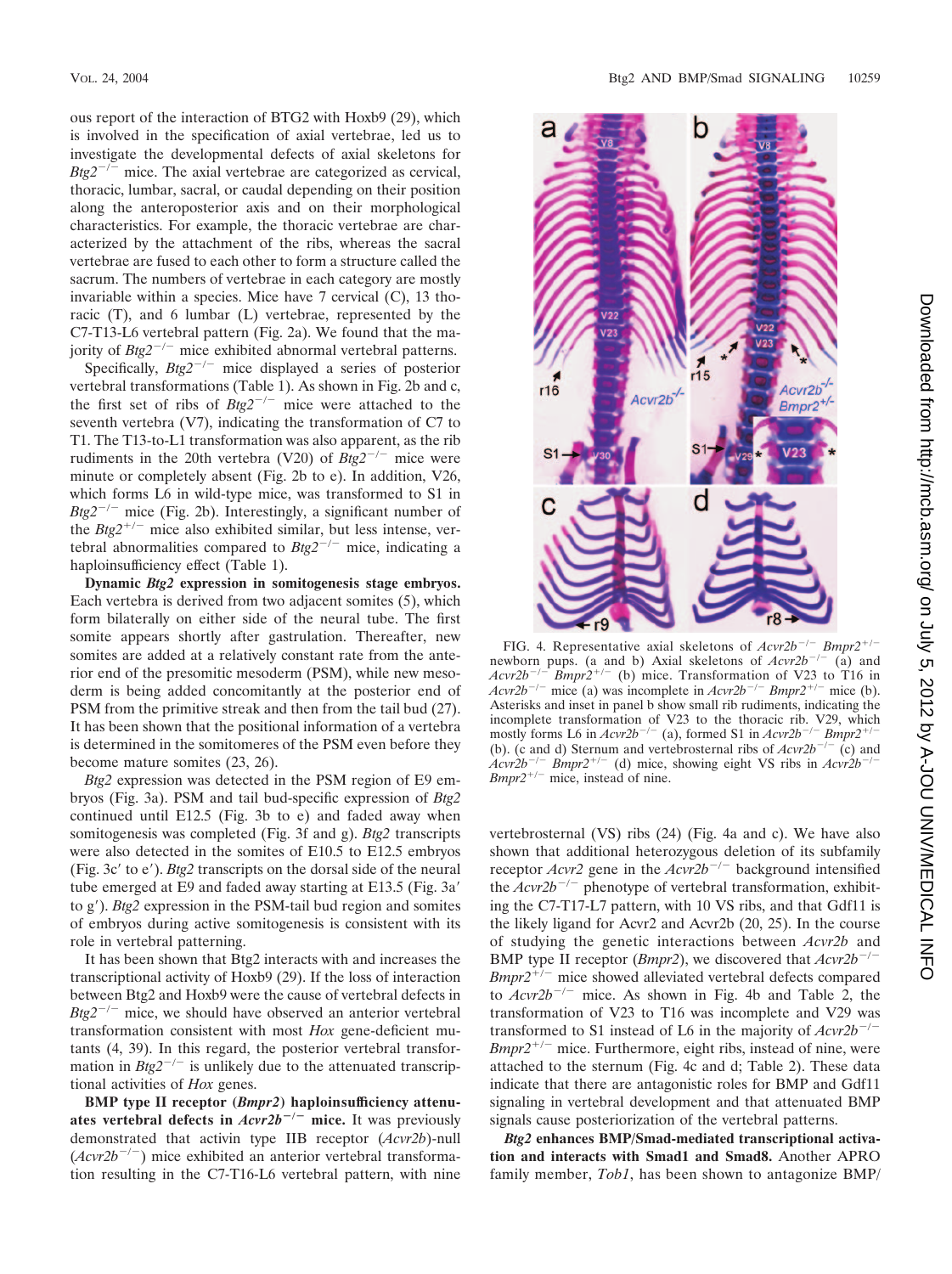TABLE 2. Vertebral transformation in  $Acvr2b^{-/-}$  and  $Acvr2b^{-/-}Bmpr2^{+/-}$  mice

| Vertebral<br>transformation | No. of mice     |                                          |                                  |  |
|-----------------------------|-----------------|------------------------------------------|----------------------------------|--|
|                             | WT<br>$(n = 9)$ | $Acvr2b^{-/-} Bmpr2^{+/-}$<br>$(n = 13)$ | $A$ cvr $2b^{-/-}$<br>$(n = 15)$ |  |
| $V23$ to L3                 | g               |                                          |                                  |  |
| $V23$ to $L1$               |                 |                                          |                                  |  |
| V23 to T16(s) <sup>a</sup>  |                 |                                          |                                  |  |
| $V23$ to T16                |                 | 2                                        | 15                               |  |
| $V29$ to $S3$               | 9               | $\theta$                                 | $\mathbf{0}$                     |  |
| $V29$ to $S1$               |                 | 13                                       |                                  |  |
| $V29$ to L6                 |                 | $\cup$                                   | 15                               |  |

*<sup>a</sup>* (s), a vertebra exhibiting small rib attachments in the form of minute rudiment.

Smad signaling. *Tob1* deficiency leads to enhanced BMP/ Smad-dependent osteoblast function and to an increased incidence of spontaneous tumor formation (41, 42). We have investigated whether *Btg2* also has a similar modulating effect on BMP or transforming growth factor  $\beta$  (TGF- $\beta$ ) signaling as *Tob1*. Based on the posterior transformation phenotype, we anticipated that *Btg2* would either enhance BMP signaling, which is mediated by Smad1, Smad5, and/or Smad8, or inhibit Gdf11 signaling, which is mediated by Smad2 and/or Smad3 (25). To test this hypothesis, we analyzed the effect of *Btg2* on the transcriptional activities of TGF- $\beta$ /activin/Gdf11- or BMPresponsive promoters. Using the artificial  $SBE<sub>4</sub>$ -Luc reporter, which contains four tandem repeats of Smad-binding elements and measures the Smad3- and Smad4-specific response (43), we showed that overexpression of *Btg2* has no effect on TGF-  $\beta$ -induced transcriptional activity (Fig. 5a). To address the effect of *Btg2* on a Smad2-dependent promoter, we examined induction of the activin response element (ARE) from the *Xenopus Mix*.*2* gene (16). Cotransfection of *Btg2* with the

ARE-Luc reporter and FAST1 on C2C12 cells showed that  $Btg2$  has no effect on the TGF- $\beta$ -induced activity of ARE-Luc (Fig. 5b). To address whether *Btg2* has an effect on BMPinduced transcriptional activity, we tested BMP-responsive element (BRE), which is found in the mouse Id1 gene and responds to BMP signals but not to  $TGF- $\beta$  or to activity (15).$ When the BMP-responsive element BRE-Luc was used, *Btg2* enhanced BMP-2-induced transcriptional activity in a dosedependent manner (Fig. 5c and d).

To examine the possibility that *Btg2* interacts directly with Smad proteins in vivo, 293T cells were transfected with Flagtagged Smad1 or Smad5 or Myc-tagged Smad8 along with GST-tagged Btg2. The transfected cells were then subjected to pull-down with glutathione-Sepharose 4B beads, followed by immunoblotting with Flag or Myc antibodies. As shown in Fig. 5e, *Btg2* showed strong interactions with Smad1 or Smad8 but not with Smad5. The interaction between Btg2 and Smad1 or Smad8 was not increased in the presence of BMP-2 (data not shown).

These results suggest that the posterior vertebral transformation phenotype observed with  $Btg2^{-/-}$  mice might be due to the attenuation of BMP signaling. To test whether additional heterozygous mutation of the *Bmpr2* gene in  $Btg2^{-/-}$  mice increases the severity of the posterior transformation phenotype, we compared the vertebral pattern of  $Btg2^{-/-} Bmpr2^{+/-}$  $(n = 11)$  with *Btg2<sup>-/-</sup>*  $(n = 7)$  littermates. However, no difference in the severities of the phenotypes between the two groups was found.

In this report, we have shown that *Btg2* is expressed in the PSM-tail bud region and in developing somites with dynamic expression patterns and that *Btg2* is involved in vertebral patterning via activating BMP signaling. Our results support the hypothesis that *Btg2* may function as a coactivator-repressor and/or adaptor molecule in regulating the transcription status of various target genes. The posterior homeotic transformation



FIG. 5. BTG2 activates BMP-dependent transcription and associates with Smad1 or Smad8 in vivo. (a and b) Effect of *Btg2* on TGF-81-induced transcription of SBE4-Luc (a) and ARE-Luc reporters (b). C2C12 cells were transiently transfected with a control vector (pCMV--gal) or *Btg2* (1 g/well) along with either SBE4-Luc (a) or ARE reporter plus FAST1 (b). (c and d) Effect of *Btg2* on BMP-induced transcription of BRE-Luc reporter. (c) C2C12 cells were transiently transfected with the control vector or *Btg2* (1 g/well) along with BRE-Luc. The cells were treated with 50 ng of BMP-2/ml (black bars) or left untreated (white bars). (d) C2C12 cells were transiently transfected with the control vector or increasing amounts of *Btg2* along with BRE-Luc. Luciferase activity was normalized to  $\beta$ -galactosidase activity and plotted as the mean and standard deviation for triplicates from a representative experiment. (e) GST-BTG2 was transfected into 293T cells with the Flag-tagged Smad1 or Smad5 or Myc-tagged Smad8 construct. Cell extracts were subjected to GST pull-down assay using glutathione-Sepharose 4B beads, followed by immunoblotting with anti-Flag or anti-Myc antibody. Expression of GST, GST-BTG2, and Smads was monitored as indicated.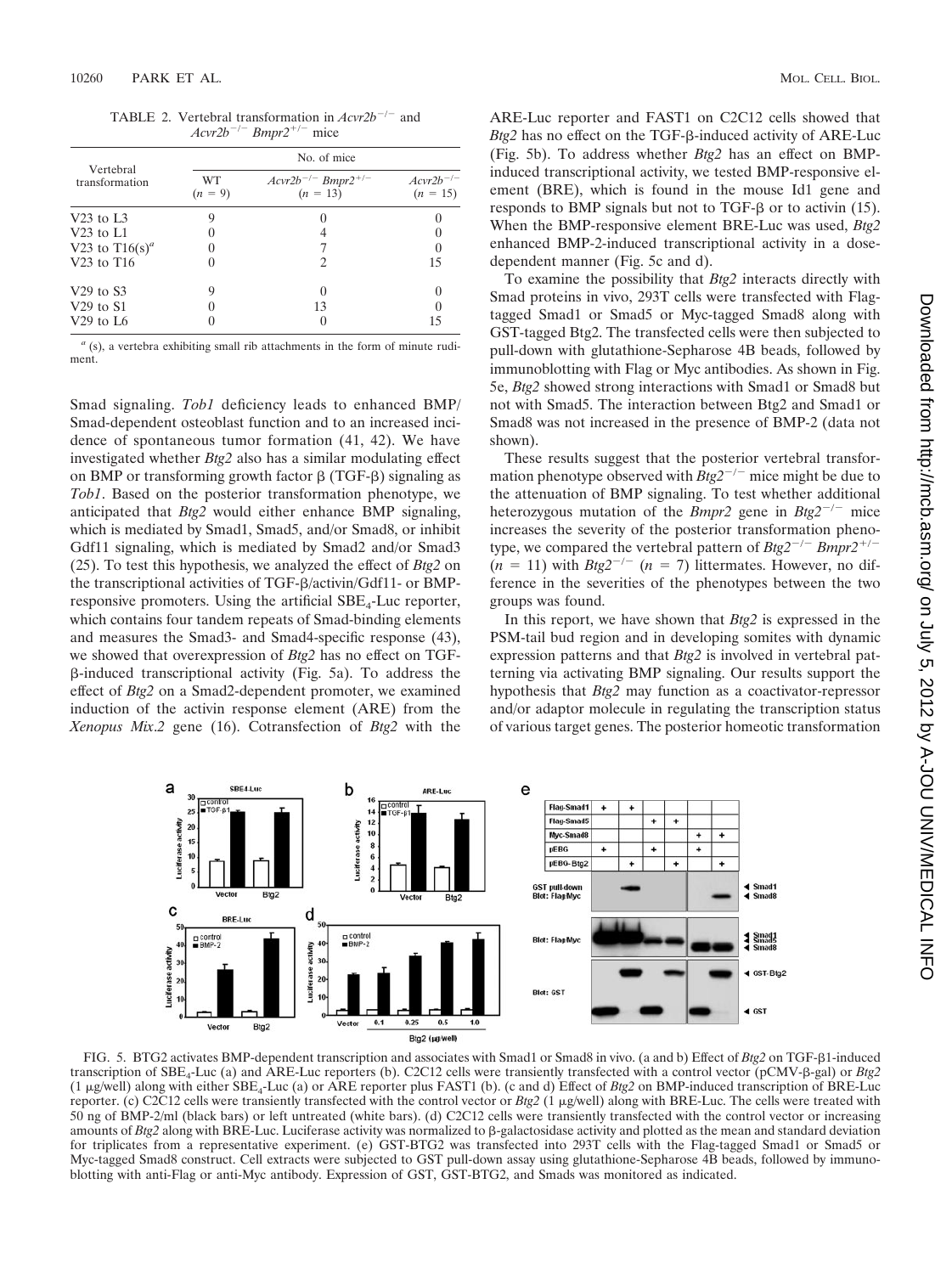phenotype of  $Btg2^{-/-}$  mice is reminiscent of those found in several knockout mice deficient in Polycomb group (PcG) genes, which are required in order to maintain repression of *Hox* genes (33). A remarkably similar posterior transformation phenotype was also found in mice deficient in E2f6, a transcriptional repressor, which was found to associate with a number of PcG proteins  $(34, 37)$ . Interactions between TGF- $\beta$ activated Smad proteins with E2f family proteins have been demonstrated (3). We speculate that *Btg2* may play an adaptor function in the interaction of BMP-activated Smads and E2f6 in the PcG complex. Our results also suggest the intriguing possibility that two APRO family members, *Btg2* and *Tob1*, may have a balancing role in BMP signaling: *Btg2* activates BMP signaling, whereas *Tob1* inhibits it (42).

#### **ACKNOWLEDGMENTS**

We thank Jennifer Embury and Naime Akdede for the necropsy analysis of  $Btg2^{-/-}$  mice.

This study was supported in part by NIH grant HL64024 to S.P.O. and by Korea Heath 21 R&D project grant 02-PJ10-PG8 EC01-0028 to I.K.L.

#### **REFERENCES**

- 1. **Beppu, H., M. Kawabata, T. Hamamoto, A. Chytil, O. Minowa, T. Noda, and K. Miyazono.** 2000. BMP type II receptor is required for gastrulation and early development of mouse embryos. Dev. Biol. **221:**249–258.
- 2. **Canzoniere, D., S. Farioli-Vecchioli, F. Conti, M. T. Ciotti, A. M. Tata, G. Augusti-Tocco, E. Mattei, M. K. Lakshmana, V. Krizhanovsky, S. A. Reeves, R. Giovannoni, F. Castano, A. Servadio, N. Ben-Arie, and F. Tirone.** 2004. Dual control of neurogenesis by *PC3* through cell cycle inhibition and induction of *Math1*. J. Neurosci. **24:**3355–3369.
- 3. **Chen, C. R., Y. Kang, P. M. Siegel, and J. Massague.** 2002. E2F4/5 and p107 as Smad cofactors linking the TGFbeta receptor to c-myc repression. Cell **110:**19–32.
- 4. **Chen, F., and M. R. Capecchi.** 1997. Targeted mutations in hoxa-9 and hoxb-9 reveal synergistic interactions. Dev. Biol. **181:**186–196.
- 5. **Christ, B., C. Schmidt, R. Huang, J. Wilting, and B. Brand-Saberi.** 1998. Segmentation of the vertebrate body. Anat. Embryol. (Berlin) **197:**1–8.
- 6. **Corrente, G., D. Guardavaccaro, and F. Tirone.** 2002. PC3 potentiates NGFinduced differentiation and protects neurons from apoptosis. Neuroreport **13:**417–422.
- 7. **Cortes, U., C. Moyret-Lalle, N. Falette, C. Duriez, F. E. Ghissassi, C. Barnas, A. P. Morel, P. Hainaut, J. P. Magaud, and A. Puisieux.** 2000. BTG gene expression in the p53-dependent and -independent cellular response to DNA damage. Mol. Carcinog. **27:**57–64.
- 8. **el Ghissassi, F., S. Valsesia-Wittmann, N. Falette, C. Duriez, P. D. Walden, and A. Puisieux.** 2002. BTG2(TIS21/PC3) induces neuronal differentiation and prevents apoptosis of terminally differentiated PC12 cells. Oncogene **21:**6772–6778.
- 9. **Ficazzola, M. A., M. Fraiman, J. Gitlin, K. Woo, J. Melamed, M. A. Rubin, and P. D. Walden.** 2001. Antiproliferative B cell translocation gene 2 protein is down-regulated post-transcriptionally as an early event in prostate carcinogenesis. Carcinogenesis **22:**1271–1279.
- 10. **Fletcher, B. S., R. W. Lim, B. C. Varnum, D. A. Kujubu, R. A. Koski, and H. R. Herschman.** 1991. Structure and expression of TIS21, a primary response gene induced by growth factors and tumor promoters. J. Biol. Chem. **266:**14511–14518.
- 11. **Guan, H., D. A. Smirnov, and R. P. Ricciardi.** 2003. Identification of genes associated with adenovirus 12 tumorigenesis by microarray. Virology **309:** 114–124.
- 12. **Guardavaccaro, D., G. Corrente, F. Covone, L. Micheli, I. D'Agnano, G. Starace, M. Caruso, and F. Tirone.** 2000. Arrest of  $G_1$ -S progression by the p53-inducible gene *PC3* is Rb dependent and relies on the inhibition of cyclin D1 transcription. Mol. Cell. Biol. **20:**1797–1815.
- 13. **Iacopetti, P., M. Michelini, I. Stuckmann, B. Oback, E. Aaku-Saraste, and W. B. Huttner.** 1999. Expression of the antiproliferative gene TIS21 at the onset of neurogenesis identifies single neuroepithelial cells that switch from proliferative to neuron-generating division. Proc. Natl. Acad. Sci. USA **96:** 4639–4644.
- 14. **Kannan, K., N. Amariglio, G. Rechavi, J. Jakob-Hirsch, I. Kela, N. Kaminski, G. Getz, E. Domany, and D. Givol.** 2001. DNA microarrays identification of primary and secondary target genes regulated by p53. Oncogene **20:**2225–  $224.$
- 15. **Korchynskyi, O., and P. ten Dijke.** 2002. Identification and functional char-

acterization of distinct critically important bone morphogenetic proteinspecific response elements in the Id1 promoter. J. Biol. Chem. **277:**4883– 4891.

- 16. **Labbe, E., C. Silvestri, P. A. Hoodless, J. L. Wrana, and L. Attisano.** 1998. Smad2 and Smad3 positively and negatively regulate TGF beta-dependent transcription through the forkhead DNA-binding protein FAST2. Mol. Cell **2:**109–120.
- 17. **Lim, I. K., M. S. Lee, M. S. Ryu, T. J. Park, H. Fujiki, H. Eguchi, and W. K. Paik.** 1998. Induction of growth inhibition of 293 cells by downregulation of the cyclin E and cyclin-dependent kinase 4 proteins due to overexpression of TIS21. Mol. Carcinog. **23:**25–35.
- 18. **Lin, W. J., J. D. Gary, M. C. Yang, S. Clarke, and H. R. Herschman.** 1996. The mammalian immediate-early TIS21 protein and the leukemia-associated BTG1 protein interact with a protein-arginine *N*-methyltransferase. J. Biol. Chem. **271:**15034–15044.
- 19. **Matsuda, S., J. Rouault, J. Magaud, and C. Berthet.** 2001. In search of a function for the TIS21/PC3/BTG1/TOB family. FEBS Lett. **497:**67–72.
- 20. **McPherron, A. C., A. M. Lawler, and S. J. Lee.** 1999. Regulation of anterior/ posterior patterning of the axial skeleton by growth/differentiation factor 11. Nat. Genet. **22:**260–264.
- 21. **Melamed, J., S. Kernizan, and P. D. Walden.** 2002. Expression of B-cell translocation gene 2 protein in normal human tissues. Tissue Cell **34:**28–32.
- 22. **Morel, A. P., S. Sentis, C. Bianchin, M. Le Romancer, L. Jonard, M. C. Rostan, R. Rimokh, and L. Corbo.** 2003. BTG2 antiproliferative protein interacts with the human CCR4 complex existing in vivo in three cell-cycleregulated forms. J. Cell Sci. **116:**2929–2936.
- 23. **Nowicki, J. L., and A. C. Burke.** 2000. Hox genes and morphological identity: axial versus lateral patterning in the vertebrate mesoderm. Development **127:**4265–4275.
- 24. **Oh, S. P., and E. Li.** 1997. The signaling pathway mediated by the type IIB activin receptor controls axial patterning and lateral asymmetry in the mouse. Genes Dev. **11:**1812–1826.
- 25. **Oh, S. P., C. Y. Yeo, Y. Lee, H. Schrewe, M. Whitman, and E. Li.** 2002. Activin type IIA and IIB receptors mediate Gdf11 signaling in axial vertebral patterning. Genes Dev. **16:**2749–2754.
- 26. **Packard, D. S., Jr.** 1978. Chick somite determination: the role of factors in young somites and the segmental plate. J. Exp. Zool. **203:**295–306.
- 27. **Pourquie, O.** 2001. Vertebrate somitogenesis. Annu. Rev. Cell Dev. Biol. **17:**311–350.
- 28. **Prevot, D., A. P. Morel, T. Voeltzel, M. C. Rostan, R. Rimokh, J. P. Magaud, and L. Corbo.** 2001. Relationships of the antiproliferative proteins BTG1 and BTG2 with CAF1, the human homolog of a component of the yeast CCR4 transcriptional complex: involvement in estrogen receptor alpha signaling pathway. J. Biol. Chem. **276:**9640–9648.
- 29. **Prevot, D., T. Voeltzel, A. M. Birot, A. P. Morel, M. C. Rostan, J. P. Magaud, and L. Corbo.** 2000. The leukemia-associated protein Btg1 and the p53 regulated protein Btg2 interact with the homeoprotein Hoxb9 and enhance its transcriptional activation. J. Biol. Chem. **275:**147–153.
- 30. **Raouf, A., and A. Seth.** 2002. Discovery of osteoblast-associated genes using cDNA microarrays. Bone **30:**463–471.
- 31. **Rouault, J. P., N. Falette, F. Guehenneux, C. Guillot, R. Rimokh, Q. Wang, C. Berthet, C. Moyret-Lalle, P. Savatier, B. Pain, P. Shaw, R. Berger, J. Samarut, J. P. Magaud, M. Ozturk, C. Samarut, and A. Puisieux.** 1996. Identification of BTG2, an antiproliferative p53-dependent component of the DNA damage cellular response pathway. Nat. Genet. **14:**482–486.
- 32. **Rouault, J. P., D. Prevot, C. Berthet, A. M. Birot, M. Billaud, J. P. Magaud, and L. Corbo.** 1998. Interaction of BTG1 and p53-regulated BTG2 gene products with mCaf1, the murine homolog of a component of the yeast CCR4 transcriptional regulatory complex. J. Biol. Chem. **273:**22563–22569.
- 33. **Schumacher, A., and T. Magnuson.** 1997. Murine Polycomb- and trithoraxgroup genes regulate homeotic pathways and beyond. Trends Genet. **13:**167– 170.
- 34. **Storre, J., H. P. Elsasser, M. Fuchs, D. Ullmann, D. M. Livingston, and S. Gaubatz.** 2002. Homeotic transformations of the axial skeleton that accompany a targeted deletion of E2f6. EMBO Rep. **3:**695–700.
- 35. **Struckmann, K., P. Schraml, R. Simon, K. Elmenhorst, M. Mirlacher, J. Kononen, and H. Moch.** 2004. Impaired expression of the cell cycle regulator BTG2 is common in clear cell renal cell carcinoma. Cancer Res. **64:**1632–1638.
- 36. **Tirone, F.** 2001. The gene PC3(TIS21/BTG2), prototype member of the PC3/BTG/TOB family: regulator in control of cell growth, differentiation, and DNA repair? J. Cell. Physiol. **187:**155–165.
- 37. **Trimarchi, J. M., B. Fairchild, J. Wen, and J. A. Lees.** 2001. The E2F6 transcription factor is a component of the mammalian Bmi1-containing polycomb complex. Proc. Natl. Acad. Sci. USA **98:**1519–1524.
- 38. **Tybulewicz, V. L., C. E. Crawford, P. K. Jackson, R. T. Bronson, and R. C. Mulligan.** 1991. Neonatal lethality and lymphopenia in mice with a homozygous disruption of the c-abl proto-oncogene. Cell **65:**1153–1163.
- 39. **Wellik, D. M., and M. R. Capecchi.** 2003. Hox10 and Hox11 genes are required to globally pattern the mammalian skeleton. Science **301:**363–367.
- 40. **Wilkinson, D. G.** 1992. In situ hybridization: a practical approach. Oxford University Press, London, United Kingdom.